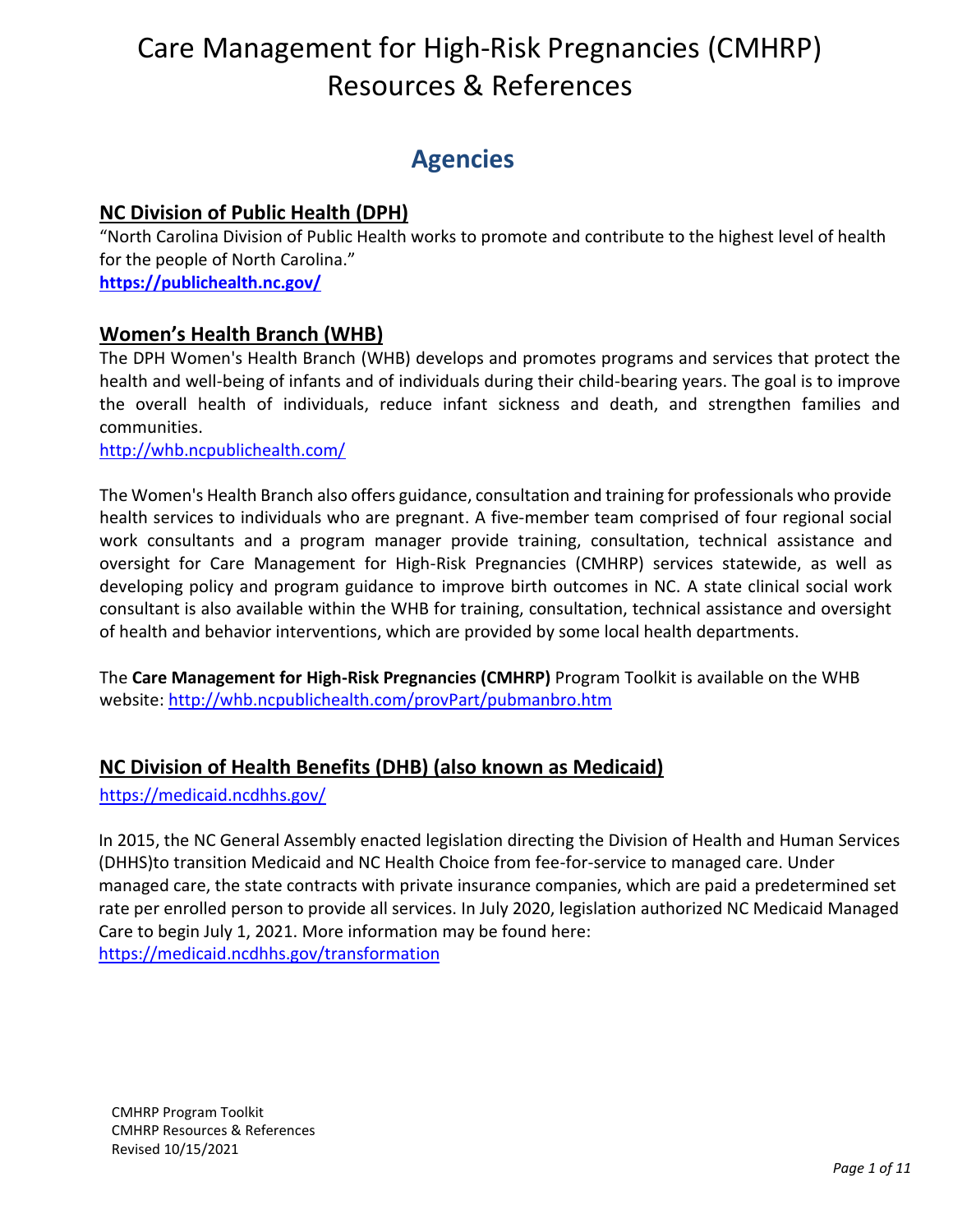### **NC Medicaid Managed Care Health Plans**

There are six health plan contracts to deliver Medicaid services to eligible North Carolina beneficiaries: <https://medicaid.ncdhhs.gov/transformation/health-plans>

# **Health Plan Contacts and Resources:**

https://medicaid.ncdhhs.gov/transformation/health-plans/health-plan-contacts-and-resources

**Pregnancy Management Program** (PMP) *(previously referenced as Pregnancy Medical Home)* website: <https://medicaid.ncdhhs.gov/transformation/care-management>

**NC Medicaid Ombudsman Program**: This program helps North Carolina Medicaid and NC Health Choice beneficiaries understand the Medicaid programs and changes =occurring as the State transitions to NC Medicaid Managed Care.

**Care managers** assist members in calling the Ombudsman when:

- $\triangleright$  Members are not getting care needed
- $\triangleright$  They have questions about a notice or bill received
- $\triangleright$  Members have talked with their provider and/or health plan and have not been able to solve the problem
- $\triangleright$  Member has questions about the complaint or appeals process

You can call 877-201-3750 from 8 a.m. to 5 p.m., every Monday through Friday except for State holidays. https://ncmedicaidombudsman.org/

The NC Division of Health Benefits (Medicaid) **Clinical Coverage Policies** are located on the Division of Health Benefits (DHB) website. Search the full current clinical coverage polices: <https://medicaid.ncdhhs.gov/search?keys=Medicaid+clinical+coverage+index>

Obstetrics and Gynecology Policy (including Pregnancy Medical Home/PMP): <https://medicaid.ncdhhs.gov/obstetrics-and-gynecology-clinical-coverage-policies>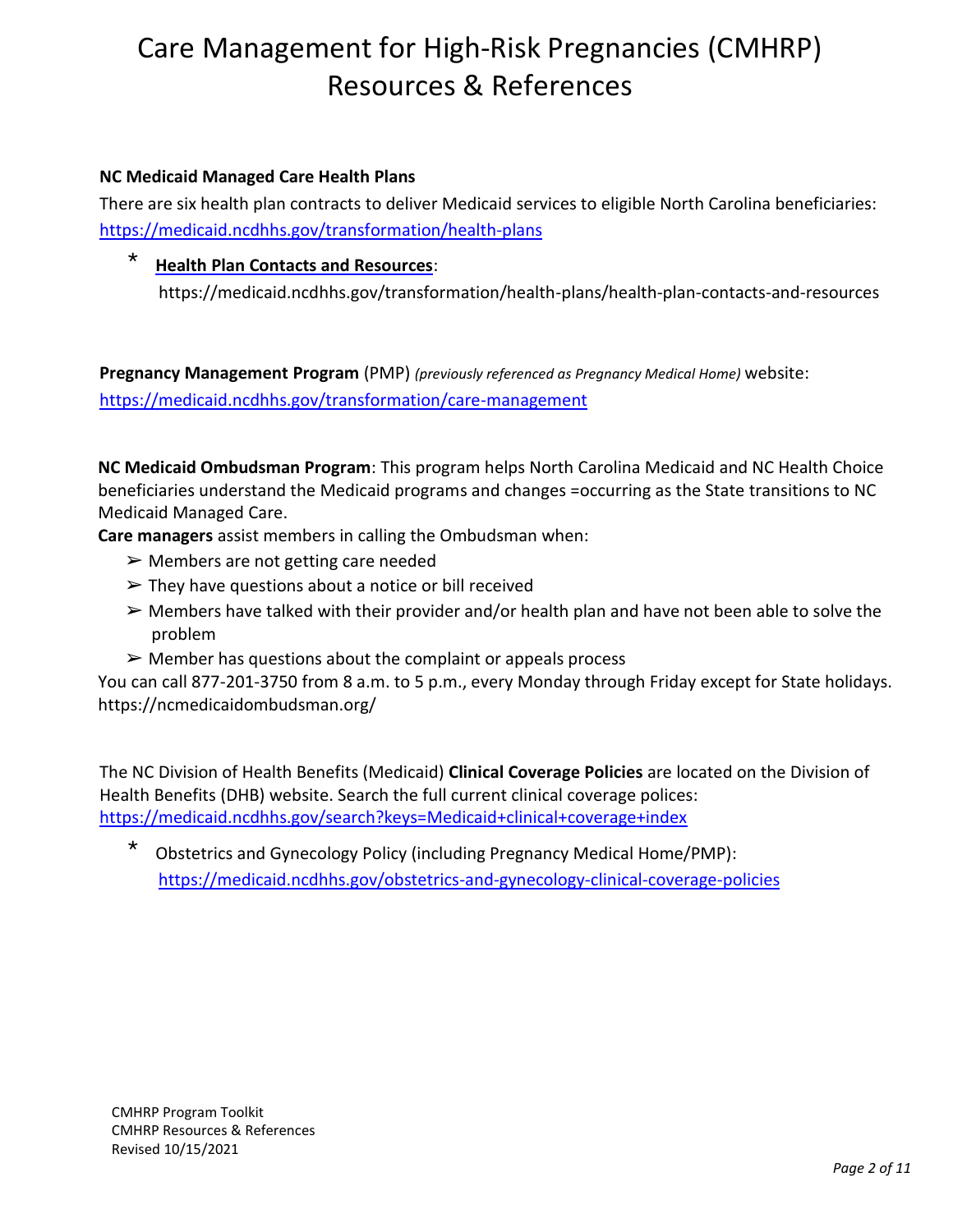# **Topic Areas**

# **Healthy Pregnancy**

# **UNC Center for Maternal and Infant Health**

#### [www.mombaby.org](http://www.mombaby.org/)

The goal of the UNC Center for Maternal and Infant Health is to improve the health of North Carolina's infants and individuals who are pregnant. This site provides information on a variety of health topics such as 17P, safe sleep, folic acid, prevention of preterm mature births, etc., with portals for patients & families as well as health care professionals.

#### **March of Dimes – North Carolina Chapter**

#### [www.marchofdimes.com/northcarolina/](http://www.marchofdimes.com/northcarolina/)

This site provides information about the March of Dimes, conferences, health education materials, pregnancy related information and links to other helpful sties. You can sign up to become involved in their advocacy network.

#### **Text For Baby**

#### [www.text4baby.org](http://www.text4baby.org/)

Individuals who are pregnant can sign up to receive for free educational text messages about pregnancy and their baby's first year of life.

## **Babycenter.com**

#### [http://babycenter.com](http://babycenter.com/)

This site contains a short video on the stages of labor. Individuals who are pregnant can sign up to receive e-mail newsletters that contain specific information on the stage of their baby's fetal development. The site also contains various trackers, suggestions for baby names, as well as a variety of other useful information.

## **MothersMatterNC**

# <http://www.facebook.com/mothersmatternc> A Facebook page sponsored by the Mothers Matter Advisory Group for new parents.

## **Healthy Pregnancy – CDC Gateway**

# <https://www.cdc.gov/pregnancy/index.html>

Multiple webpages with information for before, during, and after pregnancy.

## **Organization of Teratology Information Specialists (OTIS) Fact Sheets**

<https://mothertobaby.org/benefits-otis/>

This site provides fact sheets on various exposures of concern. These fact sheets answer frequently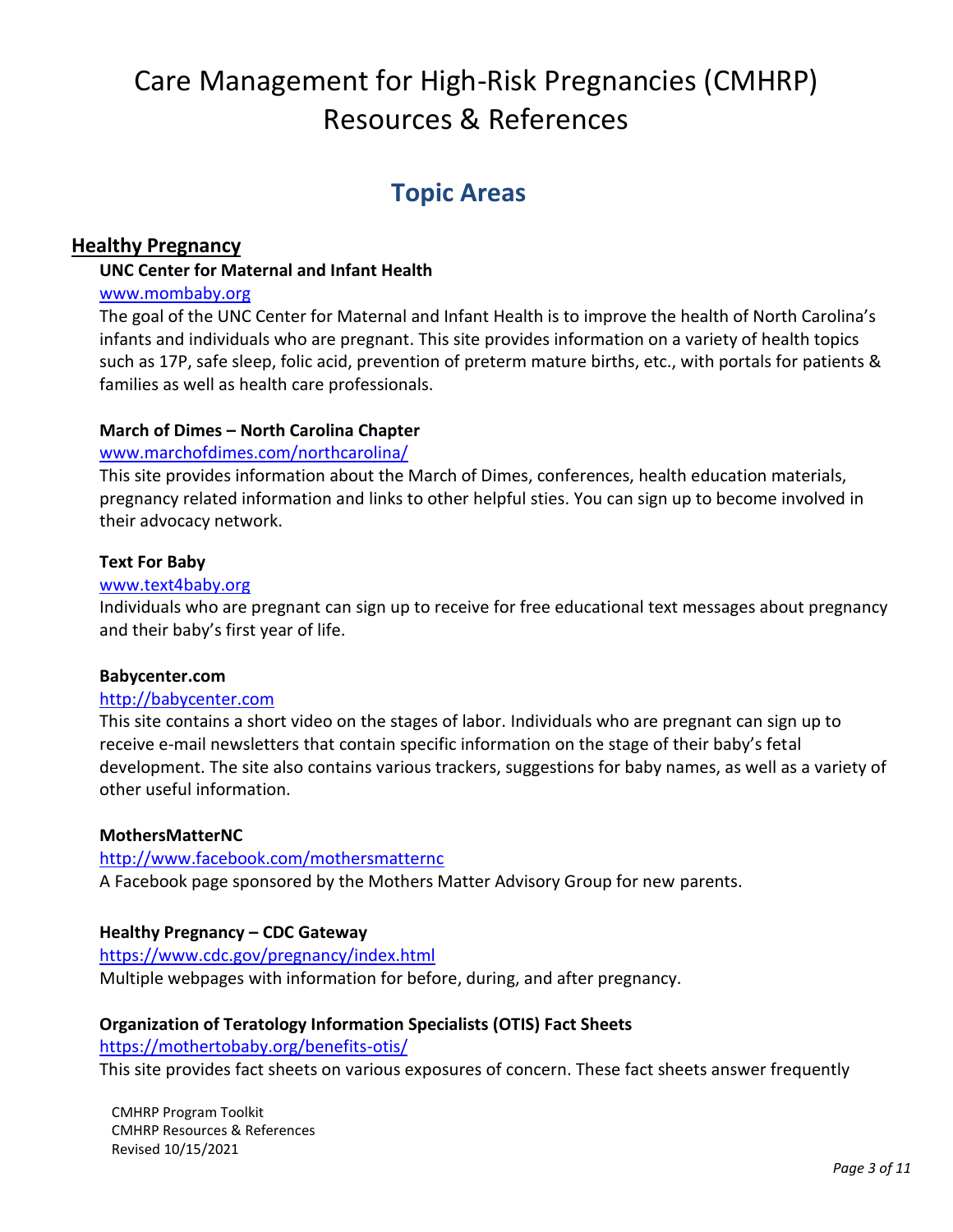#### **March of Dimes Prematurity Campaign**

<https://www.marchofdimes.org/mission/march-of-dimes-prematurity-campaign.aspx> In 2003, the March of Dimes launched the [Prematurity Campaign t](http://www.marchofdimes.com/mission/prematurity_campaign.html)o address the crisis and help families have full-term, healthy babies. They fund lifesaving [research a](http://www.marchofdimes.com/research/prematurityresearch.html)nd speaking out for [legislation t](http://www.marchofdimes.com/advocacy/advocacy.html)hat improves care for parents and babies.

#### **March of Dimes Prematurity Prevention Resource Center**

<https://www.marchofdimes.org/giving/prematurity-prevention-resource-center.aspx> Articles, screening tools and other resources dealing with preterm birth.

## **Substance Use**

**Perinatal Substance Abuse –** The NC Division of Public Health's Perinatal Substance Use Specialist, Judith Johnson-Hostler, can provide consultation regarding member substance use concerns, and can assistance to professionals in linking their clients with perinatal substance use services. You can contact Judith at the Alcohol and Drug Council of NC directly at 1-800-688-4232 to speak with Judith or e-mail her at [Judith.johnsonhostler@dhhs.nc.gov](mailto:Judith.johnsonhostler@dhhs.nc.gov)

#### **North Carolina Pregnancy and Opioid Exposure Project**

#### <https://ncpoep.org/>

This site provides information on the Perinatal Substance Abuse Treatment programs across North Carolina.

## **Methadone in Pregnancy**

[www.methadoneandpregnancy.com](http://www.methadoneandpregnancy.com/) Information on methadone and pregnancy.

#### **Fetal Alcohol and Drug Program**

#### <https://www.proofalliancenc.org/>

Provides direct and indirect prevention, education, and support services to youth, adults, educators, and helping professionals relative to prenatal exposure to alcohol, tobacco, and other drugs. 1-800-532-6302.

#### **Alcohol/Drug Council of North Carolina (ADCNC)**

#### <https://www.alcoholdrughelp.org/>

This agency provides information regarding alcohol and drug treatment as well as educational programs and materials to businesses, community groups, families, and individuals. 1-800-688- 4232.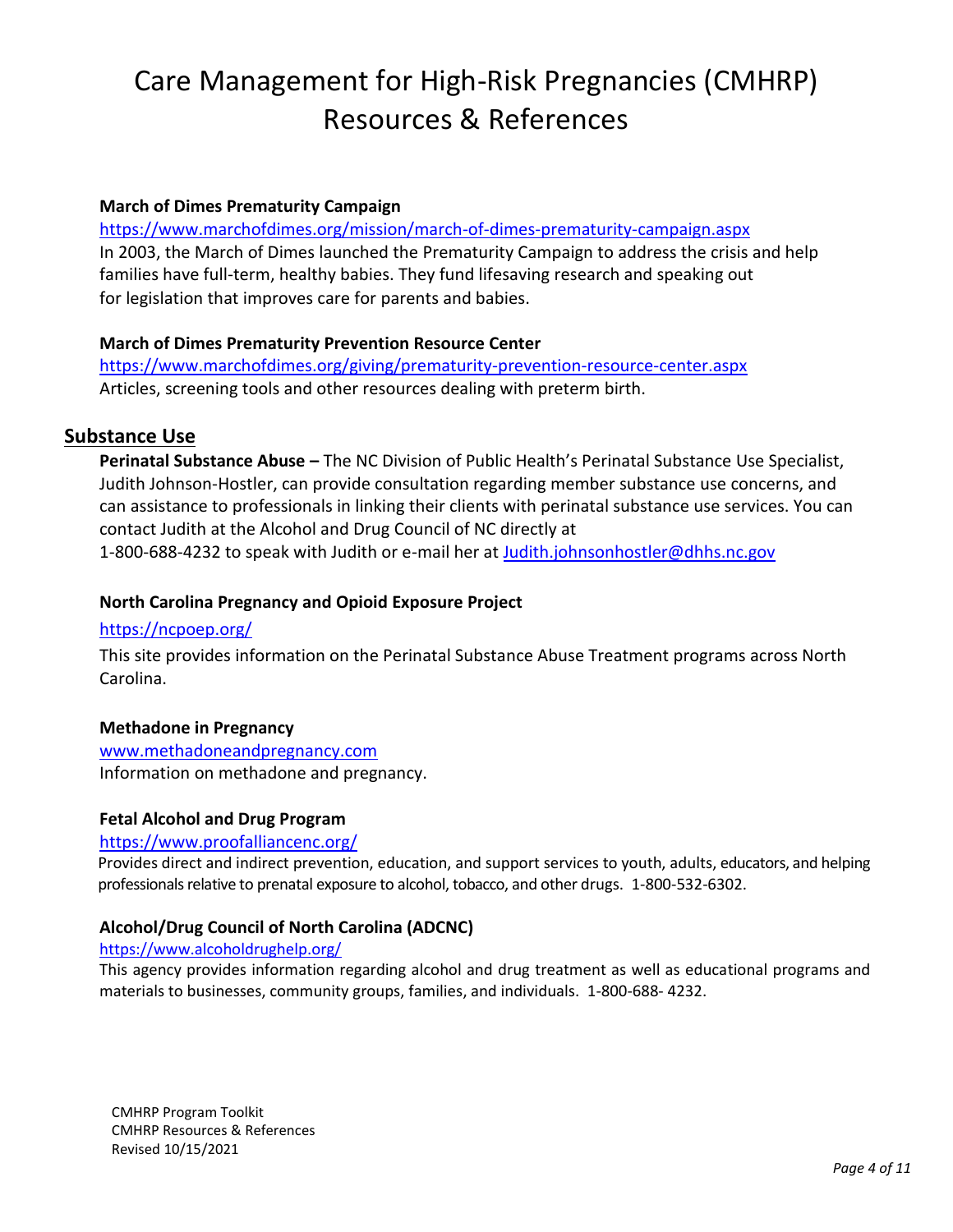# **Alcoholic Anonymous (AA)**

#### <https://aa-intergroup.org/>

An international fellowship of individuals who are in recovery from issues related to alcohol. It is nonprofessional, self-supporting, nondenominational, multiracial, apolitical, and almost omnipresent. Membership is open to anyone who wants to address their alcohol use or drinking problem. Membership is free. For in person groups/meetings go to the website or call Alcohol/Drug Council (1-800- 688- 4232).

#### **Narcotics Anonymous (NA)**

#### <https://www.na.org/meetingsearch/>

An international fellowship of individuals who are in recovery from the effects of addiction through working a twelve-step program, including regular attendance at group meetings. Narcotics Anonymous, is not meant to imply a focus on any specific drug; NA's approach makes no distinction between drugs including alcohol. Membership is free. For in person groups/meeting call NA (818-773- 9999) or visit the website.

#### **Substance Abuse and Mental Health Services Administration (SAMHSA)**

#### <https://www.samhsa.gov/find-help/disorders>

A site that provides written information, posters and research on alcohol and drug use in English and Spanish.

# **Tobacco Use**

#### **You Quit Two Quit**

#### <https://youquittwoquit.org/>

The You Quit Two Quit Project is implemented by the University of North Carolina [Center for](http://mombaby.org/) [Maternal and](http://mombaby.org/)  [Infant Health i](http://mombaby.org/)n partnership with the Women and Tobacco Coalition for Health, the NC Division of Public Health [Tobacco Prevention and Control Branch,](http://www.tobaccopreventionandcontrol.ncdhhs.gov/) and [Community Care](http://www.carelcf.org/) [of The Lower Cape Fear.](http://www.carelcf.org/) The goal of the You Quit Two Quit project is to ensure that there is a comprehensive system in place to screen and treat tobacco use in pregnant and postpartum individuals. This project is unique in its focus on low-income individuals, new parents and recidivism prevention.

#### **QuitlineNC**

#### [http://www.quitlinenc.com](http://www.quitlinenc.com/)

1-800-QUIT-NOW (1-800-784-8669), Spanish 1-855-Dejelo-Ya (1-855-335-3569) 24 hours, 7 days a week. English, Spanish, and other languages available. Free, confidential smoking cessation counseling for all NC adults and youth. The line is staffed by professionally trained expert tobacco cessation coaches. The staff use a specialized protocol for individuals who are pregnant.

## **"A Guide for Helping to Eliminate Tobacco Use and Exposure for Women" 2016.**

This manual outlines the components of the tobacco cessation best practice - 5A's Smoking Cessation Counseling Method, which is required to be done with each prenatal patient seen by local health departments. The manual is available for download at [https://whb.ncpublichealth.com/docs/2016-](https://whb.ncpublichealth.com/docs/2016-GuideforCounselingWomenWhoSmoke.pdf)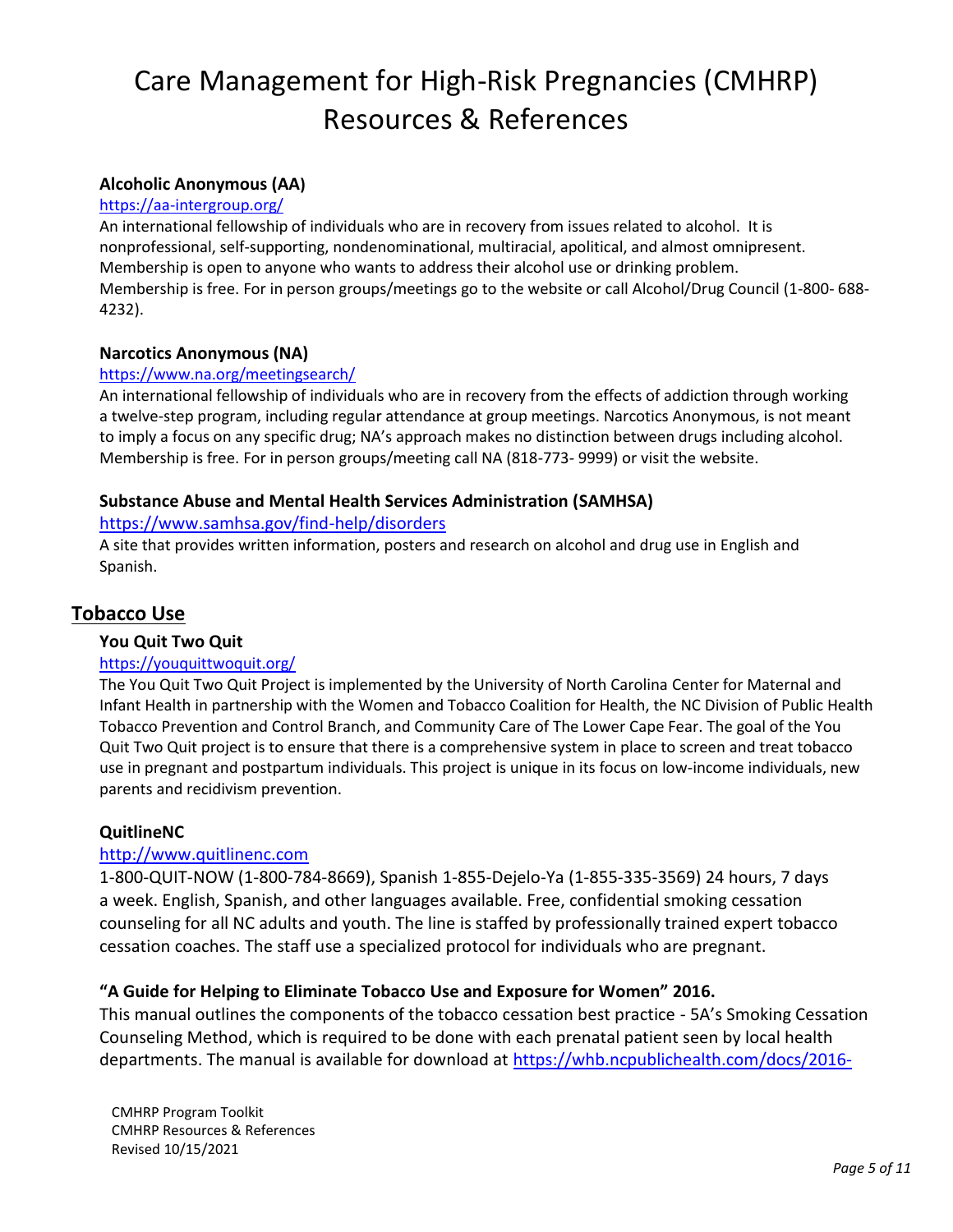[GuideforCounselingWomenWhoSmoke.pdf](https://whb.ncpublichealth.com/docs/2016-GuideforCounselingWomenWhoSmoke.pdf) (You may have to cut and paste the link above into an internet browser to get to guide to open.)

If you have questions about the manual, DVD or about perinatal smoking cessation, please contact Lolita Smith-Moore at [Lolita.Smith-Moore@dhhs.nc.gov](mailto:Lolita.Smith-Moore@dhhs.nc.gov)

# **5As Free Online Training through NorthWest AHEC (\$20 fee if CEUs are required)**

Registration for the *Counseling for Change* online course is available at:. At this site, type tobacco in the search engine to locate the training.

<https://rducounselingforchange.com/> [https://northwestahec.wfubmc.edu](https://northwestahec.wfubmc.edu/)

# **Tobacco Cessation Resources**

A list of tobacco cessation resources is available at [https://www.quitlinenc.com/health](https://www.quitlinenc.com/health-professionals/practice-resources/tobacco-treatment-training.html)[professionals/practice-resources/tobacco-treatment-training.html](https://www.quitlinenc.com/health-professionals/practice-resources/tobacco-treatment-training.html)

#### **Centers for Disease Control (CDC)**

<https://www.cdc.gov/features/pregnantdontsmoke/index.html> A site that provides information on the impact of tobacco use during pregnancy.

#### **Smokefreemom Text:** <https://women.smokefree.gov/smokefreemom.aspx>

A mobile text messaging service designed for individuals who are pregnant across the US to help them top tobacco usage. . The program provides 24/7 encouragement, advice and tips to quitting tobacco and preventing relapse. .

## **Division of Public Health, Tobacco Prevention and Control Branch**

<http://www.tobaccopreventionandcontrol.ncdhhs.gov/>

This site provides a variety of information including downloads for brochures and forms, resource information and links to other health related sites.

## **Centers for Disease Control Smoking and Tobacco Use**

#### [www.cdc.gov/tobacco](http://www.cdc.gov/tobacco)

The site provides a variety of information and downloadable publications on smoking and tobacco use, as well as links to other health related sites. The Surgeon General's Report on Health and Smoking and fact sheets addressing smoking risks for particular population groups concerned about reproductive health can be found at this site.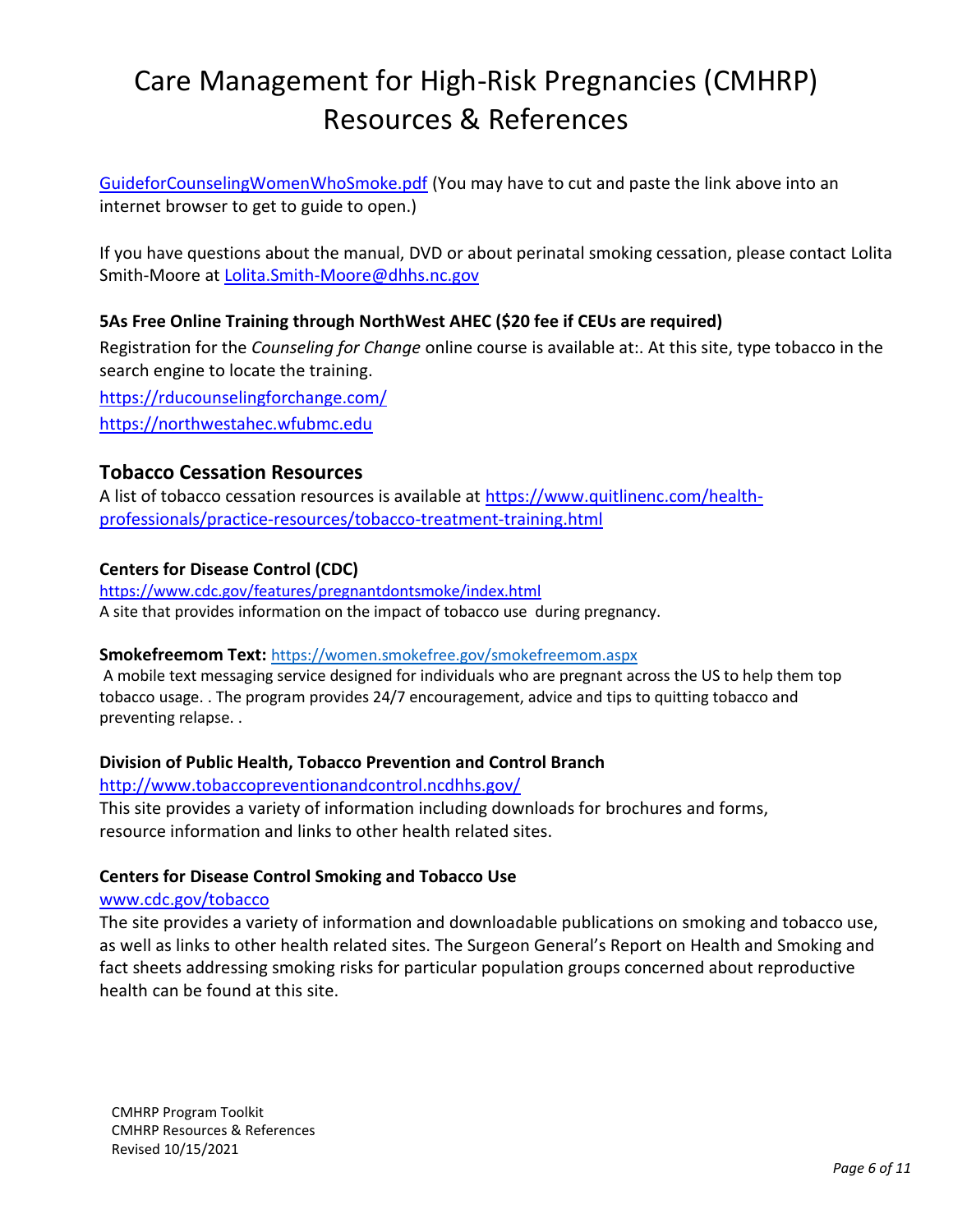#### **Pregnancy and Motherhood**

<https://women.smokefree.gov/pregnancy-motherhood.aspx>

A website with guides, tools and links to help quit tobacco and prevent relapse during pregnancy and beyond.

## **Violence/Abuse**

#### **North Carolina Injury Prevention and Control Branch**

*<http://www.injuryfreenc.ncdhhs.gov/preventionResources/SexViolence.htm>* This site has a number of links and resources regarding sexual assault and abuse.

#### **North Carolina Coalition Against Domestic Violence**

<https://nccadv.org/>

This site provides information and resources regarding interpersonal violence prevention.

**"Reporting Child Abuse and Neglect in North Carolina", Second Edition, NC Institute of Government, Third Edition, 2013 with 2016 Supplemental Chapter by Janet Mason. Available for download at:** 

[https://www.sog.unc.edu/publications?keys=Child+abuse+and+neglect&content\\_type=All&role](https://www.sog.unc.edu/publications?keys=Child%2Babuse%2Band%2Bneglect&content_type=All&roles=All&topics=All&author&sort_by=score) [s=All&topics=All&author=&sort\\_by=score](https://www.sog.unc.edu/publications?keys=Child%2Babuse%2Band%2Bneglect&content_type=All&roles=All&topics=All&author&sort_by=score)

#### **North Carolina Women's Health Branch 2020 Mandatory Reporting of Child Abuse and Neglect Webinar**

The Women's Health Branch encourages NEW and CURRENT Family Planning/Title X staff to review the Mandatory Reporting of Child Abuse and Neglect Webinar Q&A handout on Intimate Partner Violence <https://whb.ncpublichealth.com/provpart/training.htm>

## **Behavioral Health**

#### **Post Partum Support International**

#### [www.postpartum.net](http://www.postpartum.net/) **– 1-800-944-4PPD**

This site provides information on perinatal mood and anxiety disorders. It also provides phone support to those who are pregnant and postpartum as well as their family members.

#### **North Carolina LME/MCO Directory**: (800)849-6127

<https://www.ncdhhs.gov/providers/lme-mco-directory>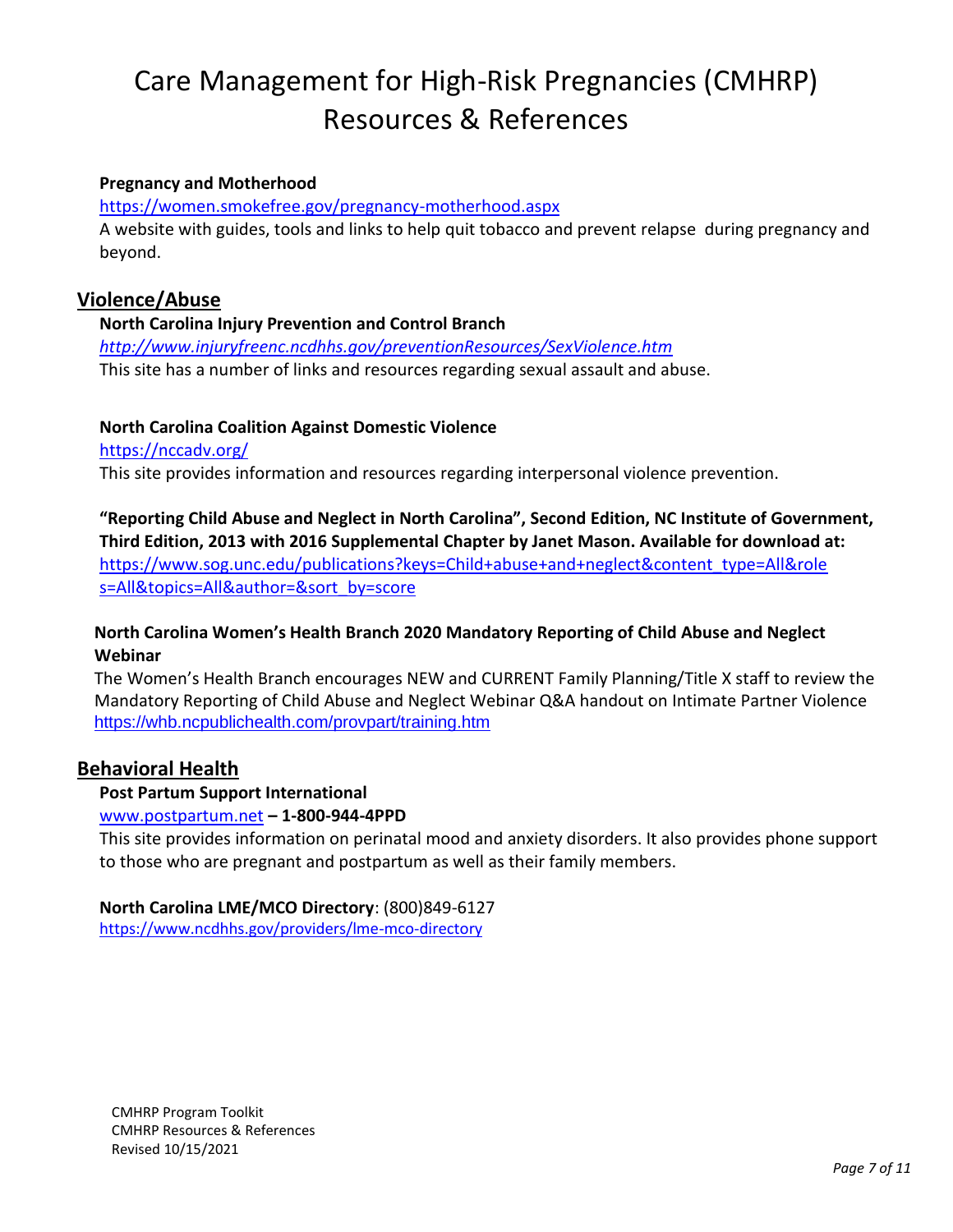# **Family Planning**

### **Be Smart – NC Medicaid Family Planning**

#### <https://www.ncdhhs.gov/assistance/pregnancy-services/family-planning>

The Be Smart Family Planning Program (BSFP) is designed to reduce unintended pregnancies and improve the well-being of children and families in North Carolina. It provides family planning and birth control services for free to those who qualify. For more information, contact your local Department of Social Services or Local Health Department.

#### **CDC Reproductive Health**

#### <http://www.cdc.gov/reproductivehealth/>

This site provides links to a variety of reproductive health topics such as reproductive life planning, family planning methods, infertility, teen pregnancy and unintended pregnancies.

#### **Bedsider.org**

#### [www.bedsider.org](http://www.bedsider.org/)

This site contains easy to understand information about available birth control methods. It also allows an individual to set up reminders for their family planning appointments and to take their birth control as scheduled.

# **Preconception/Interconceptional Health**

## **Every Woman NC (NC March of Dimes Preconception Health Campaign)**

#### <http://everywomannc.com/>

The March of Dimes North Carolina Preconception Health Campaign is a statewide initiative aimed at improving birth outcomes in North Carolina by reaching out to individuals in their child-bearing years, with important health messages before they become pregnant. The Campaign formerly functioned as the North Carolina Folic Acid Campaign, a nationally recognized, award-winning campaign created to improve infant and maternal health by promoting the benefits and consumption of folic acid.

The [goals](http://everywomannc.com/about-us/our-goals-and-partners) of the March of Dimes North Carolina Preconception Health Campaign (NCPHC) are to reduce infant mortality, birth defects, premature birth, and chronic health conditions in individuals , while also aiming to increase intended pregnancies in North Carolina. To achieve their mission, the NCPHC seeks to raise awareness and inspire positive action among the general public, health care professionals and community agencies through a fully integrated educational and media campaign.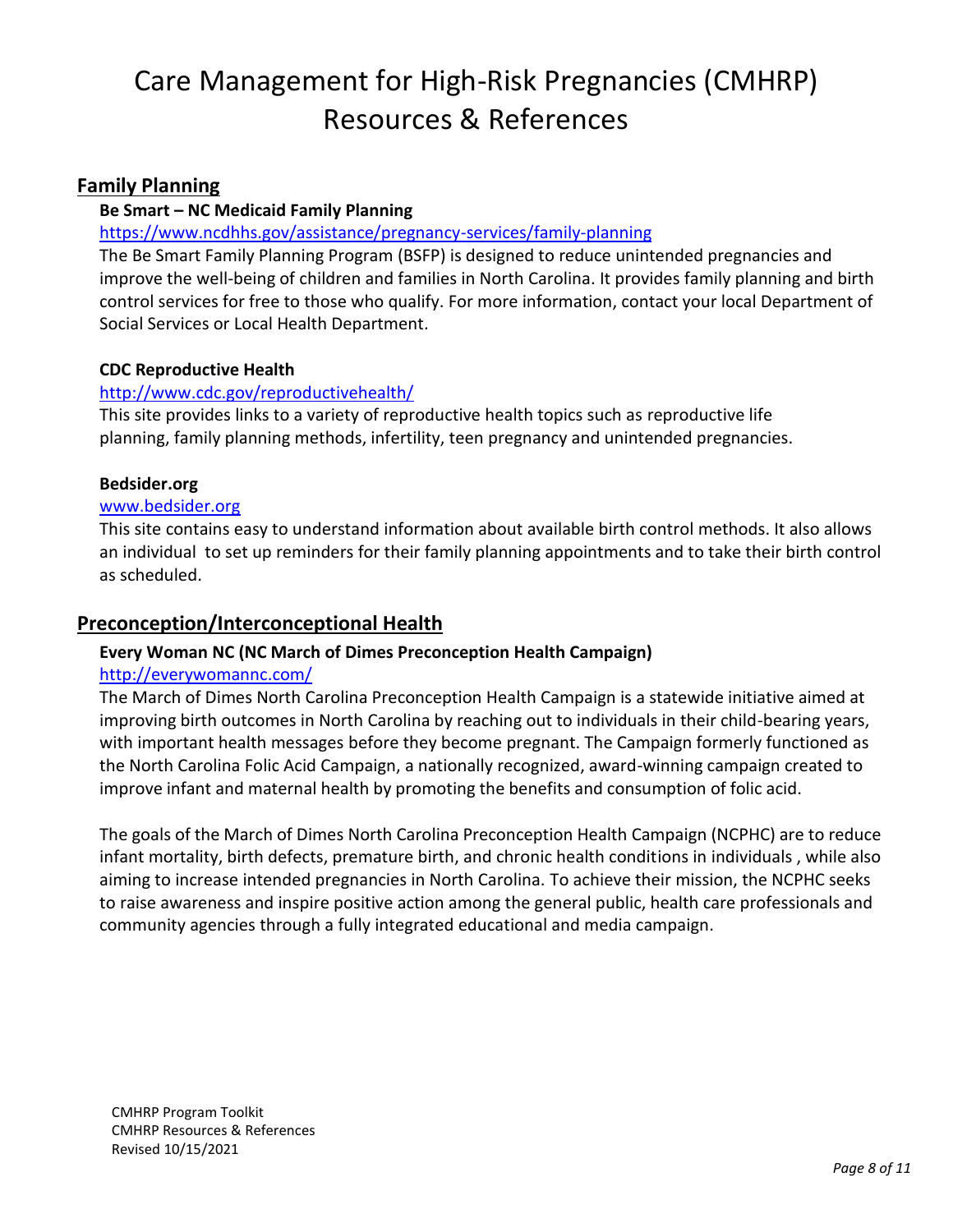# **Additional Helpful Links**

### **The NC State Center for Health Care Statistics**

#### <http://www.schs.state.nc.us/>

This site provides a wealth of public health statistics on both the state and county levels. Birth Certificate, Pregnancy Risk Assessment Monitoring System (PRAMS), and Behavioral Risk Factor Surveillance Survey (BRFSS) data is also available at this site.

#### **First Candle**

#### <http://www.firstcandle.org/>

This site provides information on SIDS, miscarriages, and fetal loss. It has educational information and links to other helpful sites.

#### **Safe to Sleep Campaign**

<http://www.nichd.nih.gov/sts/Pages/default.aspx> This site provides information on safe sleep.

#### **Period of Purple Crying**

#### <https://www.dontshake.org/purple-crying>

This site provides information on the period of purple crying, including parenting tips, video clips, research articles and more. You can sign up to receive their electronic newsletter.

#### **North Carolina Cooperative Extension - Just in Time Parenting**

#### [www.parentinginfo.org](http://www.parentinginfo.org/)

This site provides parenting information, e-newsletters and advice.

#### **Family Support Network of North Carolina**

#### <https://fsnnc.org/>

This site provides free information, and referral assistance for professionals and families seeking support services for children with special needs. 1-800-852-0042, M-F 8:00 a.m. to5:00 p.m. in English and Spanish.

#### **North Carolina Healthy Start Foundation**

#### [www.nchealthystart.org](http://www.nchealthystart.org/)

This site provides information and educational resources for families pertaining to the period before, during, and after pregnancy and infant care. The site also includes information on how to obtain free or low-cost insurance for children and teens who qualify.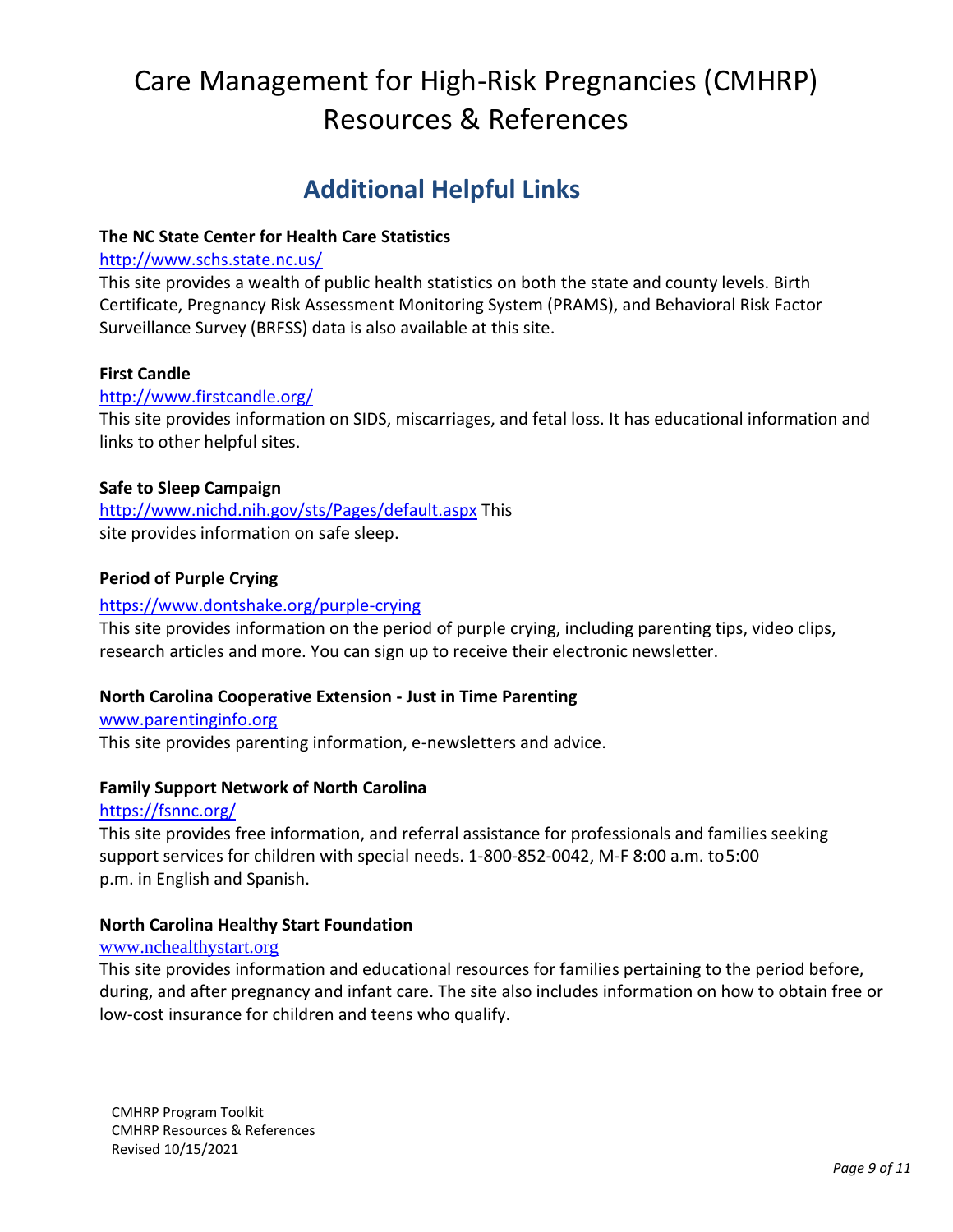#### **North Carolina Institute of Medicine**

#### [www.nciom.org](http://www.nciom.org/)

This site lists a variety of publications it has produced, and the task forces the institute is currently involved with. The NC Child Health Report Card can be downloaded and printed from this site. You can sign up to receive their e-mail newsletter.

#### **NC Child**

#### [www.ncchild.org](http://www.ncchild.org/)

This site provides a link to the NC Child Health Report Card (found under data, NC data) and includes several reports on child health and safety issues. It also provides county specific reports regarding child health and economic indicators. Sign up to receive their advocacy alerts.

#### **NC Justice Center**

#### <http://www.ncjustice.org/>

This site provides information on public policy issues impacting North Carolina's most vulnerable citizens. Sign up to receive their e-mails and advocacy alerts.

#### **Shift NC (Sexual Health Initiatives for Teens)**

#### [www.appcnc.org](http://www.appcnc.org/)

This site posts statistics, newsletters, announcements regarding continuing education programs, advocacy information and educational resources for professionals interested in the subject of adolescent pregnancy prevention.

#### **NC Institute of Government Legal Guide Series on Teen Pregnancy (Total of 4 Guides) written by Anne Dellinger**

<https://www.sog.unc.edu/resource-series/adolescent-pregnancy-project-legal-guides>

- All 6x9 in books are available to download free.
	- 1) "Health Care for Pregnant Adolescents" -
	- 2) "Social Services for Pregnant and Parenting Adolescents"
	- 3) "Public Schools and Pregnant and Parenting Adolescents"
	- 4) "Pregnancy and Parenting A Legal Guide for Adolescents" available in English & Spanish

#### **Safe Surrender Program:**

<https://www.ncdhhs.gov/assistance/pregnancy-services/safe-surrender>

This site provides information on North Carolina's Safe Surrender Law.